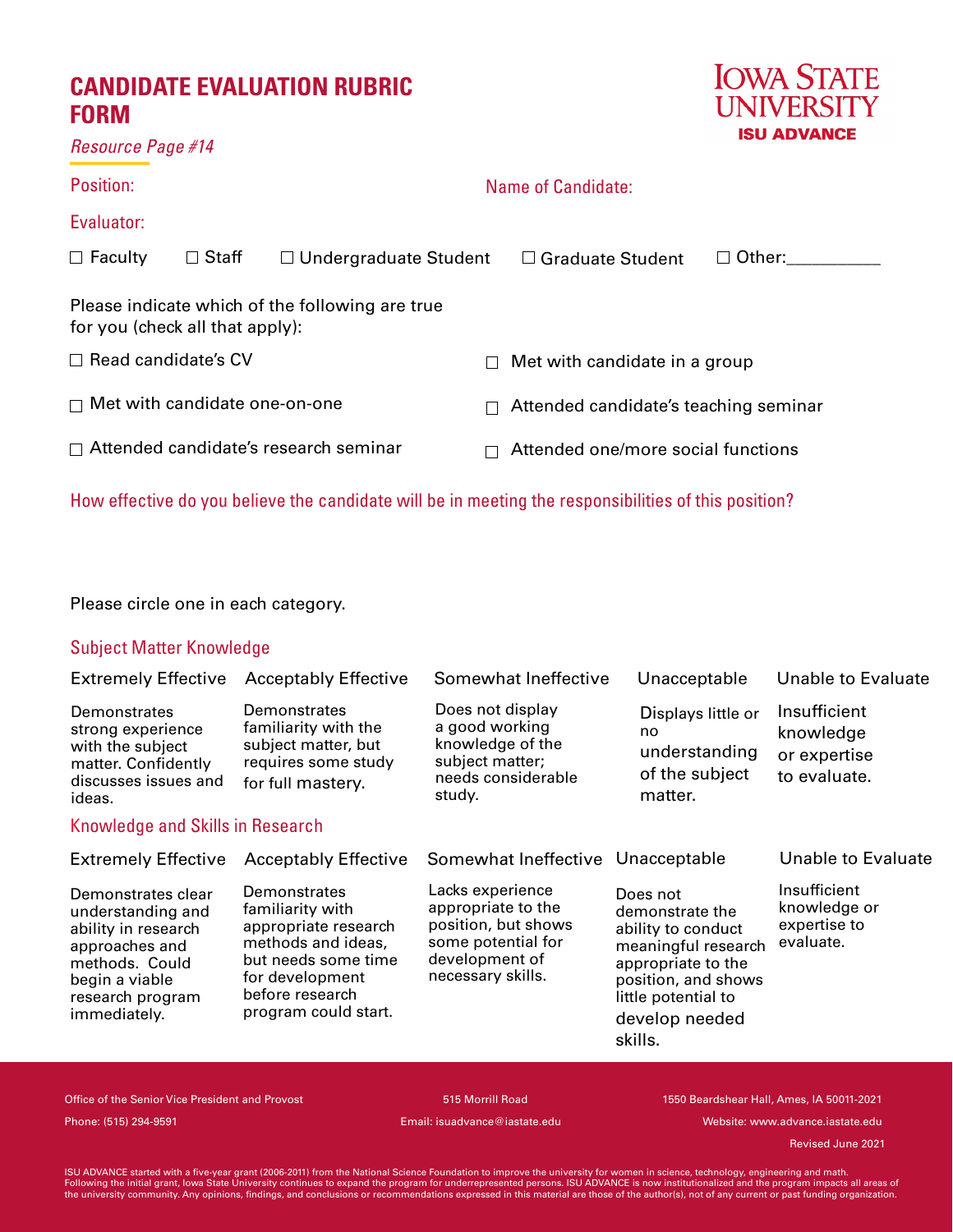

reach an array of student learning

needs.

#### Knowledge and Skills in Teaching

#### *Extremely Effective Acceptably Effective Somewhat Ineffective Unacceptable Unable to Evaluate* **Demonstrates** mastery and experience with a variety of teaching styles and approaches to reach **Demonstrates** familiarity or experience in teaching, but does not display mastery in varied approaches or styles. May have innate skills and abilities to teach to a wide array of students, but clearly lacks experience, and confidence in Does not demonstrate a working ability with varied teaching approaches to Insufficient knowledge or expertise to evaluate.

teaching at this

point.

#### Communication Abilities

an array of learning

styles.

| Difficult to follow<br>Speaks quite clearly<br>Insufficient<br>Speaks clearly<br>Is inarticulate,<br>because of lack of<br>and is organized, but<br>knowledge or<br>difficult to<br>in small or large<br>command of the<br>lacks ability at times<br>expertise to<br>groups. Has good<br>understand and/<br>English language<br>to engage listeners<br>evaluate.<br>command of English<br>or so poorly<br>and/or failure to<br>in the subject matter.<br>organized as to be<br>language. Is<br>organize ideas. Fails<br>May be verbose,<br>organized, articulate<br>almost or totally<br>to make concrete<br>or too concise, but<br>and engaging.<br>unintelligible. |                    | <b>Extremely Effective</b> Acceptably Effective | Somewhat Ineffective Unacceptable |           | <b>Unable to Evaluate</b> |
|----------------------------------------------------------------------------------------------------------------------------------------------------------------------------------------------------------------------------------------------------------------------------------------------------------------------------------------------------------------------------------------------------------------------------------------------------------------------------------------------------------------------------------------------------------------------------------------------------------------------------------------------------------------------|--------------------|-------------------------------------------------|-----------------------------------|-----------|---------------------------|
| too quickly, drone<br>point. Answers to<br>effectively. Answers<br>understand or<br>on, fail to answer<br>questions may lack<br>questions clearly<br>answer questions.<br>questions.<br>clarity.<br>and concisely.<br>Unable to carry on<br>a discussion.                                                                                                                                                                                                                                                                                                                                                                                                            | Communicates ideas | still makes the                                 | points. May speak                 | Unable to |                           |

#### Leadership and Collegiality

activities.

|                                                                                                                                                                  |                                                                                                                                            | Extremely Effective Acceptably Effective Somewhat Ineffective Unacceptable                                       |                                                                                                    | Unable to Evaluate                                        |
|------------------------------------------------------------------------------------------------------------------------------------------------------------------|--------------------------------------------------------------------------------------------------------------------------------------------|------------------------------------------------------------------------------------------------------------------|----------------------------------------------------------------------------------------------------|-----------------------------------------------------------|
| Has experience in<br>effectively working<br>in diverse teams<br>on various types<br>of projects. Shows<br>strong interest<br>in participating<br>in departmental | Has limited<br>experience in<br>working on team<br>projects. Expresses<br>some interest<br>in departmental<br>activities. May<br>need some | Has no experience in<br>working with others.<br>Shows little interest<br>in departmental<br>needs or activities. | Shows no interest<br>in working with<br>others and no<br>potential to<br>develop such<br>interest. | Insufficient<br>knowledge or<br>expertise to<br>evaluate. |

Office of the Senior Vice President and Provost 515 Morrill Road 1550 Beardshear Hall, Ames, IA 50011-2021 Phone: (515) 294-9591 Email: isuadvance@iastate.edu Website: www.advance.iastate.edu

encouragement to

participate.

 Revised May 2020 Revised June 2021

ISU ADVANCE started with a five-year grant (2006-2011) from the National Science Foundation to improve the university for women in science, technology, engineering and math.<br>Following the initial grant, lowa State Universi the university community. Any opinions, findings, and conclusions or recommendations expressed in this material are those of the author(s), not of any current or past funding organization.